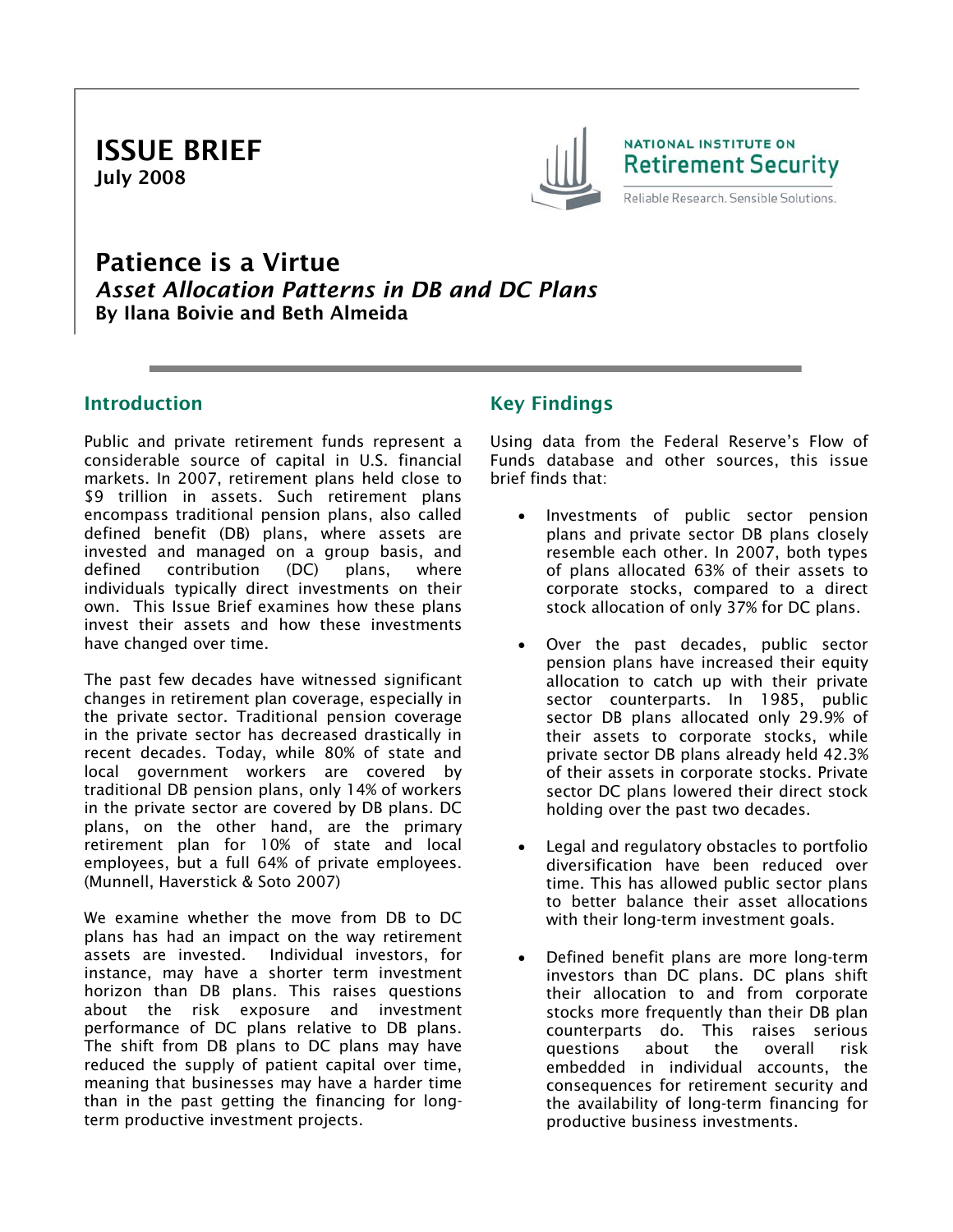## Defined Benefit Plans Hold More of Their Assets in Corporate Stocks

The primary focus of any discussion on portfolio allocation is the degree to which assets are spread among a range of assets, including higher return/higher risk assets, such as corporate stocks. This is because incurring some risk will allow investors to take advantage of higher rates of return, especially over long periods of time. Also, if the risk in one asset is unrelated to the risk in another, the allocation to one asset offers some insurance against a decline in the value of other asset classes. That is, diversification into a number of different assets can help to substantially improve retirement income security by enhancing investment returns. Corporate stock returns fluctuate because they help to finance long-term, uncertain business investments. These investments are critical for productivity, economic, wage and profit growth over time. Without financial investors, such as retirement plans willing to take some risk in their portfolios, businesses could not finance their longer-term projects and economic growth may be slower than would be otherwise the case.

The data show that DB plans have most of their assets allocated to widely dispersed holdings of corporate stocks. Table 1, calculated from Flow of Funds data from the Federal Reserve Board of Governors (2007), shows the dollar value of assets by asset class for public sector plans, private sector DB plans and private sector DC plans. It also shows the percent of total assets allocated to each class for each type of plan. Table 1 shows that for each type of plan, assets

are spread across a range of different types of investments. Public plans and private sector DB plans look quite similar in terms of the percentage of assets allocated to each category. This is probably not surprising considering that in 2006, 95% of funds in public plans were DB plan assets. (BOG 2007 and Census 2007)

Private sector DC plans are more reliant on mutual funds and "other investments" (a category that includes insurance contracts and municipal securities) than public plans or private DB plans. DC plans also hold more liquid assets than other types of plans.

## Pension Plans' Diversification Reflects Tenets of Modern Portfolio Theory

At a high-level, then, retirement plans appear to be broadly diversified. Such a pattern of diversification reflects the tenets of modern portfolio theory, which was first introduced by Harry Markowitz in his 1952 paper "Portfolio Selection." This theory states that rather than focusing on the risk and return of any individual stock or asset, an investor should instead concentrate on ensuring diversification of assets across the entire portfolio. Markowitz found that what he called the expected return-variance of return rule "implies diversification [and] leads to efficient portfolios almost all of which are diversified." (Markowitz 1952) In other words, the more diversification in one's overall portfolio, the more that overall risk is minimized, and this minimization of risk ultimately provides for greater efficiency of investment.

| <b>Table 1</b>                                                      |                                        |                                          |                                             |               |                 |                           |              |  |  |  |
|---------------------------------------------------------------------|----------------------------------------|------------------------------------------|---------------------------------------------|---------------|-----------------|---------------------------|--------------|--|--|--|
| <b>Assets Held in Public and Private Sector Pension Plans, 2007</b> |                                        |                                          |                                             |               |                 |                           |              |  |  |  |
| (in billions of dollars)                                            |                                        |                                          |                                             |               |                 |                           |              |  |  |  |
|                                                                     | Cash<br>and<br>Liquid<br><b>Assets</b> | Treasury<br>and<br>Agency<br><b>Debt</b> | Corporate<br>and<br>Foreign<br><b>Bonds</b> | <b>Stocks</b> | Mutual<br>funds | Other<br>Invest-<br>ments | <b>Total</b> |  |  |  |
| <b>Public Plans</b>                                                 | \$64                                   | \$534                                    | \$249                                       | \$1,981       | \$296           | \$16                      | \$3,139      |  |  |  |
| Private DB                                                          | \$55                                   | \$254                                    | \$212                                       | \$1,471       | \$226           | \$116                     | \$2,334      |  |  |  |
| Private DC                                                          | \$160                                  | \$161                                    | \$101                                       | \$1,296       | \$1,385         | \$378                     | \$3,480      |  |  |  |
| (as a percent of total)                                             |                                        |                                          |                                             |               |                 |                           |              |  |  |  |
| <b>Public Plans</b>                                                 | 2%                                     | 17%                                      | 8%                                          | 63%           | 9%              | 1%                        | 100%         |  |  |  |
| Private DB                                                          | 2%                                     | 11%                                      | 9%                                          | 63%           | 10%             | 5%                        | 100%         |  |  |  |
| Private DC                                                          | 5%                                     | 5%                                       | 3%                                          | 37%           | 40%             | 11%                       | 100%         |  |  |  |

*Source: Flow of Funds, (BOG 2007).* Stocks include both foreign and domestic equities.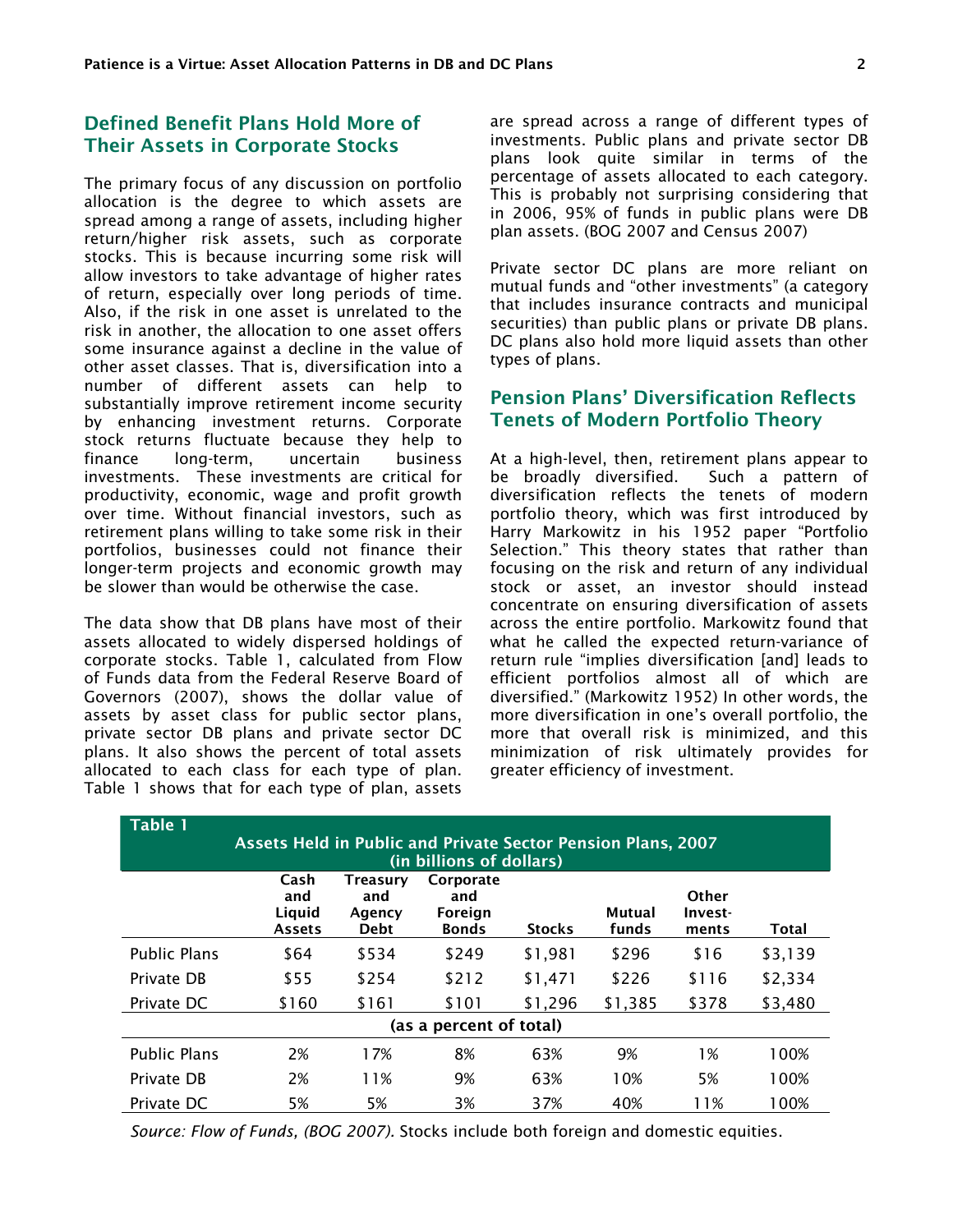The seminal role of modern portfolio theory was recognized in 1990 when Markowitz, along with Merton Miller and William Sharpe, received the Nobel Prize in Economics for his work on the subject. Since 1952, other researchers have built on the foundations laid by modern portfolio theory and the field has developed sophisticated techniques to assist investors in designing "optimal portfolios," which balance the tradeoffs between risk and return embedded in any range of investment options. Researchers continue to verify the importance of portfolio diversification as a tool to manage risk. (See Abdelazim & Wahba 2006; Teulings & de Vries 2003; Elton & Gruber 1997)

In DB plans, where investment decisions are made by professionals, we would expect asset allocations to reflect this tenet of portfolio diversification, especially because different asset classes have different roles to play within a portfolio in order to best diversify overall risk. A discussion of the various asset categories and the role they play in a diversified portfolio appears in the Appendix to this brief.

DC plans, where asset allocation decisions are made by individuals, appear diversified at a high level, but as we will see, these data mask how assets are allocated at the individual account level.

#### Stock Allocations in Public Plans Have Caught Up to Private Plans

The manner in which retirement plans allocate their assets has changed over time. Table 2, calculated from the Flow of Funds, presents asset allocation data for public and private sector pension plans starting in 1985, at five-year intervals, and ending with the most recent year, 2007. Historically, as shown in Table 2, both public- and private-sector retirement plans have invested in a broad range of assets.

In 1985, the largest differences in asset allocation were between private- (both DB and DC) and public-sector plans, largely because of restrictions which hampered diversification in public plans. That year, public-sector plans tended to invest much more heavily in bonds and less heavily in stocks and other investments, as compared with private plans.

However, each type of plan allocated the largest proportion of assets to stocks. Private DB plans designated 42.3% of funds to stocks, similar to private DC plans' 41.7% allocation. Public sector plans allocated just 29.9% of funds to equities. All types of plans invested only a small percentage of assets in mutual funds, at 0.7% of funds for private DB plans, 1.2% for private DC plans, and 1.7% for public plans.

#### Asset Allocation of Public and Private Sector Pension Plans, 1985-2007 (% of Assets) Cash and Liquid Assets Treasury and Agency Debt Corporate and Foreign Bonds Stocks Mutual Funds

|      |                      | <b>LIMMIN / 199619</b> |        |                          | 1.921127200  |        |                    | T ALCIAN RANNA |                                   |              | ,,,,,,       |             |              |              |                    |                  |              |               |
|------|----------------------|------------------------|--------|--------------------------|--------------|--------|--------------------|----------------|-----------------------------------|--------------|--------------|-------------|--------------|--------------|--------------------|------------------|--------------|---------------|
|      | <b>BO</b><br>Private | pa<br>Private          | Public | <b>BO</b><br>rivate<br>௳ | ă<br>Private | Public | පි<br>rivate<br>ءَ | DC<br>Private  | $\mathbf \omega$<br><b>Public</b> | DB<br>rivate | ă<br>Private | ပ<br>Publio | වී<br>rivate | ă<br>Private | ပ<br><b>Public</b> | ő<br>rivate<br>௳ | ă<br>Private | <b>Public</b> |
| 1985 | 7%                   | l 2%                   | 6%     | 21%                      | 13%          | 32%    | 10%                | 5%             | 27%                               | 42%          | 42%          | 30%         | 1%           | 1%           | 2%                 | 20%              | 27%          | 4%            |
| 1990 | 8%                   | 12%                    | 4%     | 25%                      | 9%           | 33%    | 12%                | 7%             | 20%                               | 38%          | 36%          | 39%         | 1%           | 5%           | $1\%$              | 17%              | 31%          | 3%            |
| 1995 | 6%                   | 6%                     | 4%     | 19%                      | 6%           | 23%    | 12%                | 4%             | 14%                               | 47%          | 40%          | 53%         | 5%           | 20%          | 5%                 | 11%              | 24%          | <b>2%</b>     |
| 2000 | 5%                   | 5%                     | 3%     | 12%                      | 5%           | 18%    | 10%                | 3%             | 14%                               | 54%          | 36%          | 57%         | 12%          | 36%          | 8%                 | 8%               | 15%          | $1\%$         |
| 2005 | 2%                   | 5%                     | 2%     | 12%                      | 4%           | 17%    | 9%                 | 3%             | 8%                                | 61%          | 38%          | 63%         | 11%          | 38%          | 9%                 | 5%               | 12%          | $1\%$         |
| 2007 | 2%                   | 5%                     | 2%     | 11%                      | 5%           | 17%    | 9%                 | 3%             | 8%                                | 63%          | 37%          | 63%         | 10%          | 40%          | 9%                 | 5%               | 11%          | $1\%$         |

*Source: Flow of Funds, (BOG 2007)*

Table 2

Notes: Because of rounding, figures may not sum to 100%. Authors' calculations based on Flow of Funds (BOG 2007)

**Other** Investments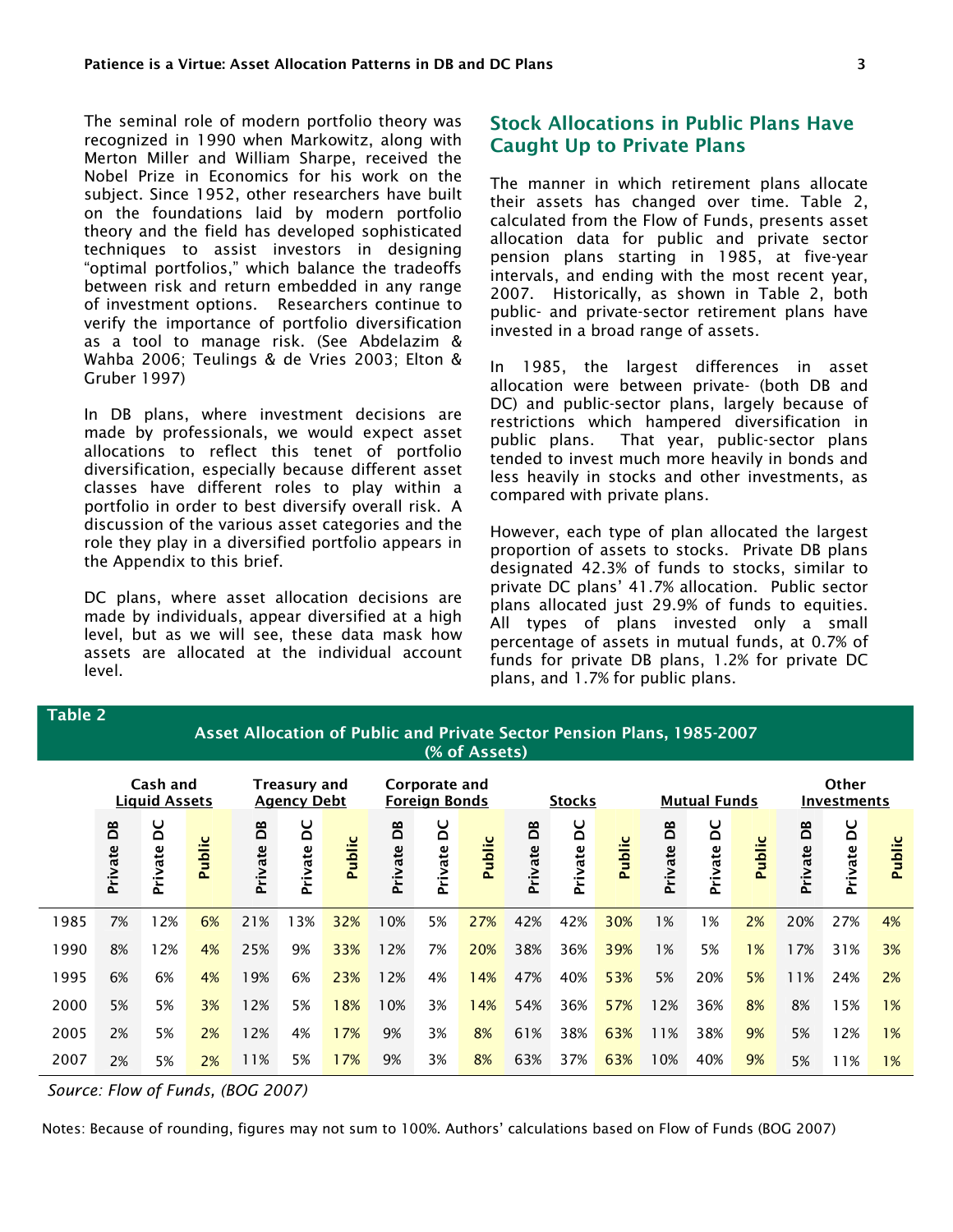The different types of plans diverged the most during this time on allocation to "other investments" (which included investments like real estate as well as insurance contracts and municipal securities). Private DB plans invested 19.6% and private DC plans invested 27.3% in these assets, while the public sector invested only 3.9% of funds in these "other investments."

Plans also differed on allocations to corporate and foreign bonds with public plans investing more heavily, with 26.7% of assets in bonds, compared to just 9.8% for private DB plans and 4.5% for private DC plans. The same pattern held for treasuries and agency debt (32.3% for public funds, 20.5% for private DB and 12.7% for private DC).

By 2007, the picture had changed. The largest discrepancy was no longer between public and private funds, but rather between DB and DC plans. Public sector plans' asset allocation closely mirrored that of private sector DB plans, with both types invested most heavily in stocks. The proportion of funds allocated to stocks increased substantially, to 63.0% for private DB and 62.9% for public plans. Private DC plans, meanwhile, reduced their allocation to stocks, to 37.2% of assets, but dramatically boosted their allocations to mutual funds. Also, the large discrepancy between the public plans and private DB plans' allocations to corporate and foreign bonds that existed in the 1980s virtually vanished: private

DB plans allocated 9.1% and public plans invested 8.2% of funds to this asset class in 2007. Again, private DC plans differed, allocating just 2.9% to corporate and foreign bonds in 2007.

Since the 1980s, then, we have seen a steady convergence in asset allocation patterns of public plans and private sector DB plans, with the result that in 2007 public and private DB plans look very similar. Private sector DC plans have notably different asset allocations, in particular with their much heavier reliance on mutual funds. It should be noted that this period, 1985 to 2007, witnessed a virtual explosion in private sector DC plan participation. Assets in such plans grew from \$431.7 billion to almost \$3.5 trillion.

## Legal and Regulatory Changes Have Enhanced Plans' Diversification

Public pension plans have been steadily increasing the proportion of stocks in their portfolios over time. As far back as 1953, only 1.5% of public plan assets were allocated to stocks, but by 2007 stock allocation had increased to 60.3%—a level on par with privatesector DB plans. (BOG 2007) Figure 1 shows the percentage of portfolio funds allocated to equity since 1952 for public-sector plans, and since 1985 (the first year data is available) for private DB and DC plans.



Source: Flow of Funds (BOG 2007) and authors' calculations.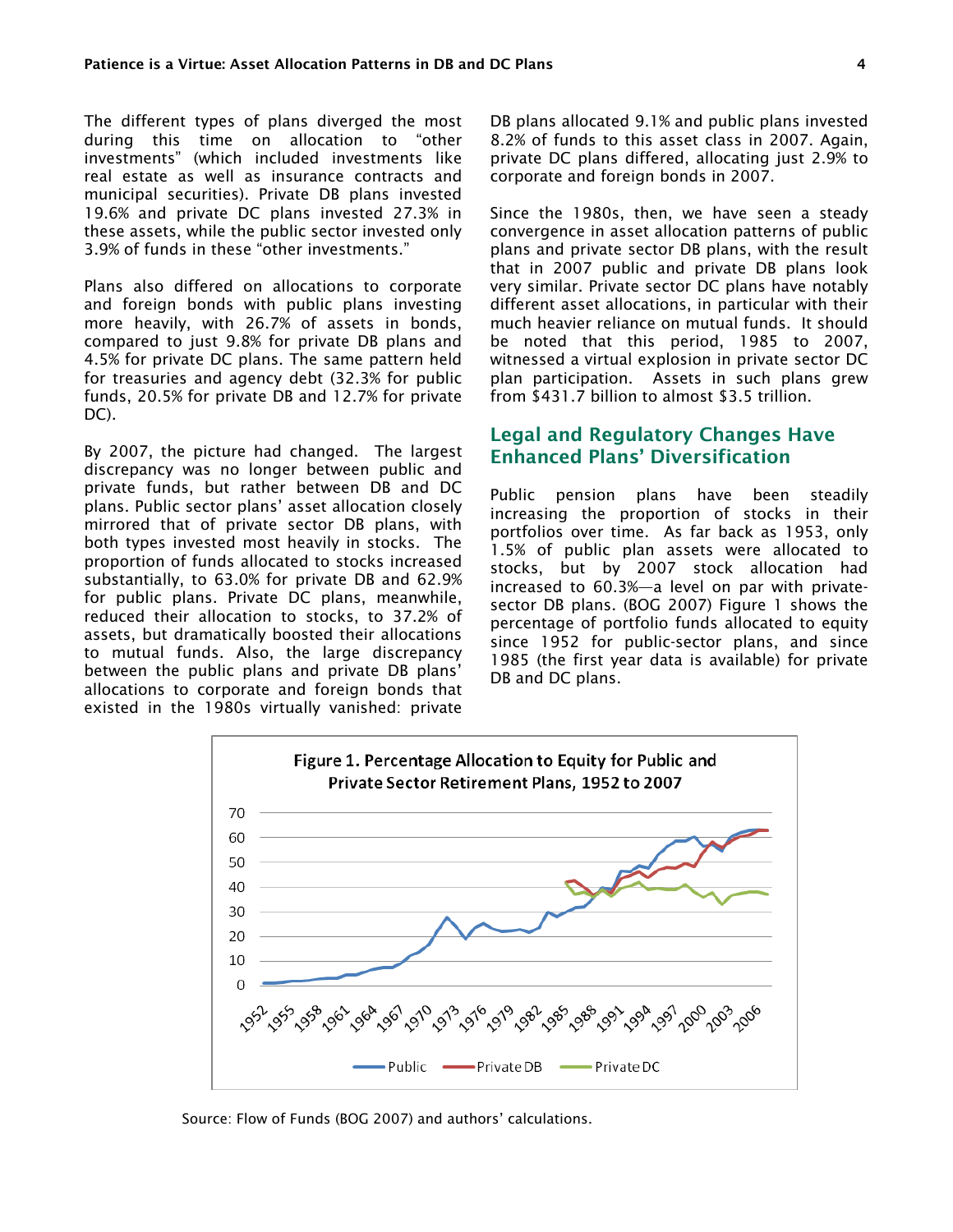Public pensions' transition to portfolios more heavily weighted toward equities has been gradual and occurred over a period that saw these plans move from operating more as pay-asyou-go systems (in which, similar to Social Security, current contributions to the system pay for current retirees' benefits) to pre-funded entities (in which each employee's pension is funded throughout his/her career). In 1952, the public plan system held just \$6.6 billion in assets; by 2007, having fully moved to a prefunding system, public plans held \$3.1 trillion in assets. (BOG 2007)

Along with the move to pre-funding came a series of legislative adjustments to lower restrictions on public plans' investment options. Up to that time, many public plans' investment activities were strictly constrained by "legal lists" and other legislative dictates. (Mitchell et al. 2001) Although these funds were restricted by state legislation from owning certain securities at one time, eventually, "under pressure by local lobbying from public funds and faced with data showing the relatively poor returns earned by such restricted funds, [many] states amended their rules." (Wallace 1983) With these two changes, public pension plans began shifting to a longer-term view of investment allocation, and thus moved more into equity. (Logue and Rader 1998) That is, public sector DB plans were finally able to "catch up" to the private sector in diversified, efficient asset allocation, resulting in "high returns earned in financial markets, especially domestic equities." (Mitchell et al. 2001)

Turning to private sector DC plans, the period 1985 to 2007 witnessed substantial change. In 1985, 401(k) plans had not yet been widely adopted. At that time, assets in private sector DC plans stood at \$432 billion, with many DC plans set up as Employee Stock Ownership Plans (ESOPs). ESOP adoption peaked in 1993. (National Center for Employee Ownership 2008) Employers preferred ESOPs because they gave them the ability to leverage plan assets, which ultimately decreases the tax burden of the company. (Munnell & Sunden 2004)

The mutual fund industry grew up along-side the growth of DC plans, as mutual funds seemed to represent the "logical investment for 401(k) plans." (Munnell & Sunden 2004) That is, with most employers electing not to bear the responsibility of managing DC plan assets, mutual funds stepped in as a way for employees to achieve some diversification in their 401(k) accounts. Today, DC plans are ubiquitous in the private sector, with 58 percent of households depending solely on 401(k) or similar plans in 2001, (Munnell & Sunden 2004) and assets totaling \$3.5 trillion in 2007, (BOG 2007) with investment of these assets almost entirely selfmanaged.

#### Changes to Asset Allocations in Public Plans Have Been Gradual and Smooth

Given the differences in investment patterns between plans and the changes in these patterns over time, it may be useful to examine the extent to which changes in asset allocations have been gradual and smooth, versus volatile and unpredictable. Increased volatility may be an indication that investors in one particular type of retirement plan are less patient with their financial investments.

In particular, investors in DC plans may be less patient with their financial investments than DB plans because individuals have a shorter time horizon during which to invest. Importantly, if the shift to DC plans has gone along with more volatile financial market investments in certain assets, it may indicate that businesses may have found it harder to find the necessary long-term financing for their projects through traditional financing vehicles, such as stock issues.

To assess the volatility of the portfolio allocation of a particular type of retirement plan, we calculate the standard deviation (a typical measure of volatility) of the change in the share of assets plans allocate to equity. Table 3 shows these standard deviations, measured on a quarterly basis, since 1952, for state and local plans as well as for private plans.

However, the better measure of volatility in one's portfolio allocation may be the relative standard deviation, considering that both types of plans have seen allocation to equities change over time. The relative standard deviation is the standard deviation relative to the average. In this case, the standard deviation of the quarterly growth rate of the equity allocation for a particular type of plan over a specified period of time is divided by the average growth rate of the equity allocation for that type of plan during the particular time period.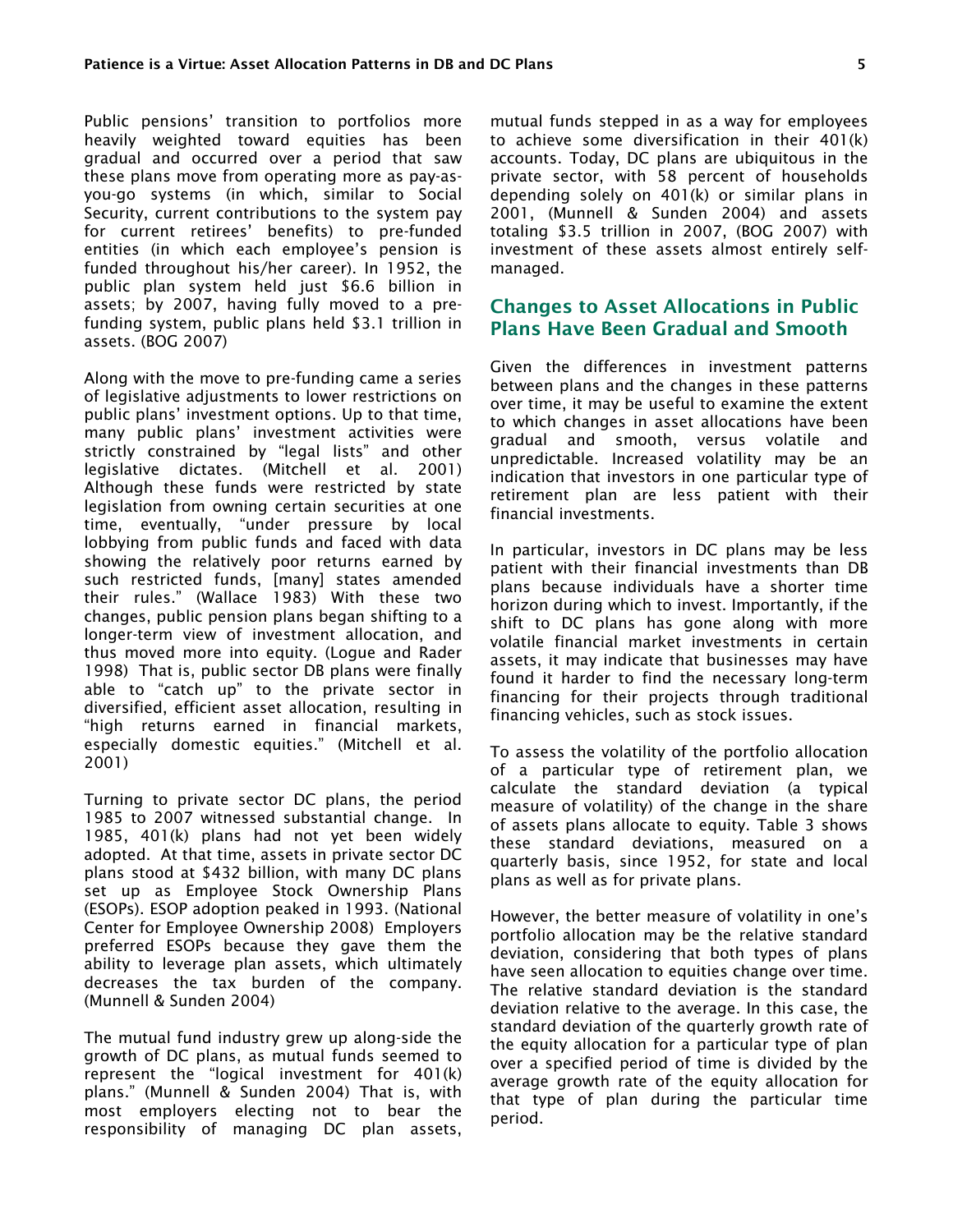Table 3

| $i$ uvit $j$<br><b>Volatility and Relative Volatility of Asset Allocation</b><br>in Public and Private Sector Retirement Plans,<br>1952-First Quarter 2008 |                            |                             |  |  |  |  |  |  |
|------------------------------------------------------------------------------------------------------------------------------------------------------------|----------------------------|-----------------------------|--|--|--|--|--|--|
|                                                                                                                                                            | <b>Public Sector Plans</b> | <b>Private Sector Plans</b> |  |  |  |  |  |  |
| Total standard deviation 1952-2008                                                                                                                         | 1.3                        | 1.8                         |  |  |  |  |  |  |
| <b>Relative standard deviation 1952-2008</b>                                                                                                               | 4.8                        | 12.5                        |  |  |  |  |  |  |
| Last 30 year standard deviation                                                                                                                            | 1.5                        | 1.6                         |  |  |  |  |  |  |
| Relative 30-year standard deviation                                                                                                                        | 4.6                        | 32.2                        |  |  |  |  |  |  |
| Last 20 year standard deviation                                                                                                                            | 1.5                        | 1.3                         |  |  |  |  |  |  |
| Relative 20-year standard deviation                                                                                                                        | $2.2\phantom{0}$           | 12.1                        |  |  |  |  |  |  |
| Last 15 year standard deviation                                                                                                                            | 1.5                        | 1.1                         |  |  |  |  |  |  |
| Relative 15-year standard deviation                                                                                                                        | 5.2                        | 13.6                        |  |  |  |  |  |  |

*Source: Authors' calculations based on data from Flow of Funds (BOG 2007)* 

Table 3 shows that changes to equity allocations in state and local plans exhibit much lower volatility than private plans. Overall, since 1952, changes to private plans' equity allocations have been nearly three times more volatile, with a relative standard deviation of 12.5, as compared with public plans' 4.8 relative standard deviation.

Even within the last fifteen years—during which public plans have been substantially increasing allocations to equity—the standard deviation of changes to public plan equity allocations is only slightly higher than that of private plans (1.5 versus 1.1), and the relative standard deviation is still significantly lower (5.2 versus 13.6).

These results strongly suggest that changes to equity allocations for public plans have been more stable than those of private plans.

#### Asset Allocation Changes in DC Plans Have Been More Volatile

Because DB and DC investments have varied so much in recent years, it may also be valuable to analyze the volatility of changes in equity allocations for such plans in the private sector.

Due to data limitations, we can only examine this back to 1985, and only on an annual basis. Results appear in Table 4, which show that changes in equity allocations in DC plans have been much more volatile than those of public plans or private sector DB plans.

Overall, since 1985 all three types of plans showed similar standard deviations, with 0.07 for private DC, 0.06 for private DB, and 0.06 for public plans. The relative standard deviation, however, was just 3.0 for private DB and 1.8 for public sector plans, but a sizeable 473.0 for private DC plans.

Within the last 15 years, the volatility in equity allocations for private DC plans remained similar to the 22-year total, at 0.06, while volatility for other plans declined slightly, to 0.05 for private DB and 0.05 for public plans. The relative standard deviation for the last 15 years shows that even in this shorter timeframe, changes in equity allocations in private DC plans have been much less stable than for other plans, with a measurement of 10.8 for DC plans, compared to 2.0 for private sector DB plans and 2.3 for public sector plans.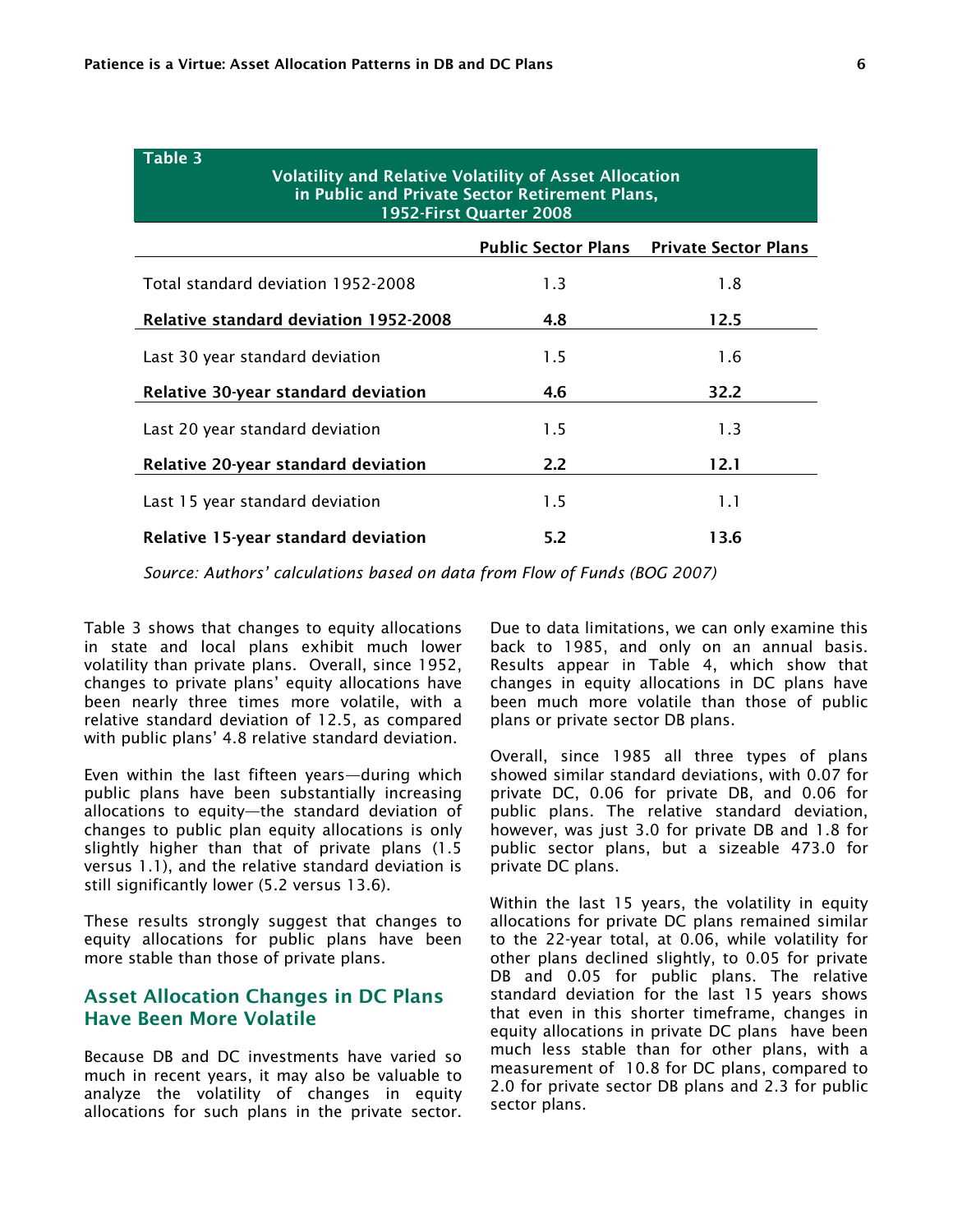| <b>Table 4</b>                                                                                              |                                      |                                          |                                          |  |  |  |  |  |
|-------------------------------------------------------------------------------------------------------------|--------------------------------------|------------------------------------------|------------------------------------------|--|--|--|--|--|
| Volatility and Relative Volatility of Private DB, Private DC,<br>and Public Sector Pension Plans, 1985-2007 |                                      |                                          |                                          |  |  |  |  |  |
|                                                                                                             | <b>Public Sector</b><br><b>Plans</b> | <b>Private Sector</b><br><b>DB Plans</b> | <b>Private Sector</b><br><b>DC Plans</b> |  |  |  |  |  |
| Total standard deviation 1985-2007                                                                          | 0.06                                 | 0.06                                     | 0.07                                     |  |  |  |  |  |
| <b>Relative standard deviation 1985-2007</b>                                                                | 1.8                                  | 3.0                                      | 473.0                                    |  |  |  |  |  |
| Last 20 year standard deviation                                                                             | 0.06                                 | 0.06                                     | 0.06                                     |  |  |  |  |  |
| Relative 20-year standard deviation                                                                         | 1.9                                  | 2.4                                      | 58.5                                     |  |  |  |  |  |
| Last 15-year standard deviation                                                                             | 0.05                                 | 0.05                                     | 0.06                                     |  |  |  |  |  |
| Relative 15-year standard deviation                                                                         | 2.3                                  | 2.0                                      | 10.8                                     |  |  |  |  |  |

*Source: Authors' calculations based on data from Flow of Funds (BOG 2007)*

Other recent findings corroborate the conclusion that allocations to equity in DB plans may be more stable and efficient than allocations to equity in DC plans. For example, Holden and VanDerhei (2001) found that more than half of all DC plan participants had either no funds invested in stocks, which exposes them to very low investment returns, or had almost all their assets allocated to stocks, making for a much more volatile portfolio. Another diversification shortcoming in DC plans is the issue of company stock. Many employees have large holdings of their own employer's stock in their DC plans. Among large employers, company stock made up 37.6% of assets in DC plans. (Profit Sharing/401k Council of America 2002) The risk inherent in this practice was summed up in the case of Enron, where employees had some 60% of their DC plan assets allocated to their employer's stock, which became worthless when the company crashed. (Munnell & Sunden 2004)

That DC plans exhibit higher volatility in asset allocation than DB plans suggests different investment behavior between individuals and institutional investors. This is perhaps not surprising, considering that public sector plans and private sector DB plans are professionally managed with "considerable financial education, experience, discipline and access to sophisticated investment tools" (Watson Wyatt 2008), while the individualized nature of DC plans means that these rely on self-management.

Such factors may help to explain why DC plans tend to achieve poor investment returns, as compared with DB plans. A 2007 report from the global benchmarking firm, CEM, Inc., concluded that between 1998 and 2005 DB plans showed annual returns 1.8 percentage points higher than DC plans, largely due to differences in asset mix. (Flynn & Lum 2007) And Watson Wyatt (2008) found that between 1995 and 2006 DB plans outperformed DC plans by 1.09 percentage points annually, on average.

## Policy Challenges Presented by Asset Allocation Patterns in DC Plans

In light of the explosion in DC plan participation in the private sector, these findings present a challenge. Inefficient asset allocation and the resulting lower investment returns may leave individuals with insufficient resources to meet their needs in retirement.

Research in the field of behavioral finance reinforces these concerns, with findings that most individuals are relatively poor at making investment decisions (van Rooij 2007), and possess "little knowledge of the investment strategies or financial details of their investments." (Capon et al. 1996) Many employees make the mistake of chasing shortterm returns, which often leads to the practice of buying high and selling low, and which reduces overall returns, while increasing standard deviation of return. (Watson Wyatt 2008; Keim 2003) Moreover, many individuals understand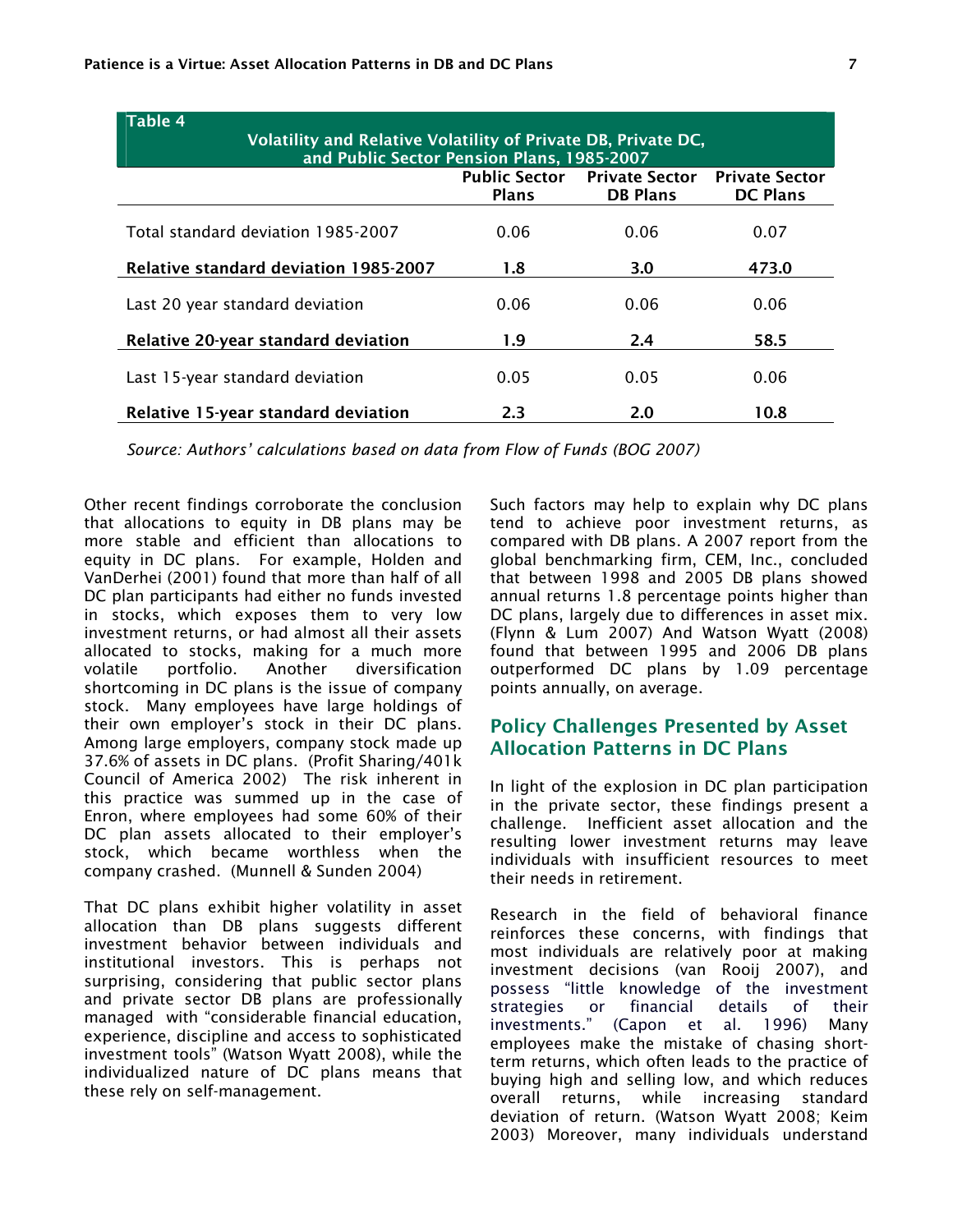that they can be poor investors: a recent survey of 1,000 Dutch citizens found that the "average respondent considers himself financially unsophisticated and is reluctant to take control of retirement savings investment, even when offered the possibility to increase expertise." (Orth 2006)

Also, because DC plans are individually managed, they do not have access to certain asset classes, especially alternative investments such as private equities, hedge funds and venture capital, which require investments in the millions of dollars. Because such alternatives can offer high rates of return that may not be correlated with the returns of other assets, the inability of individuals with DC plans to invest in these assets presents a significant disadvantage to their investment strategies and overall portfolio returns.

Overall, economists and financial analysts generally agree that taking on appropriate risk in one's portfolio is advisable, especially in the long term. (Romaniuk 2006; Campbell & Viceira 2002; Srinivas et al. 2000) Maintaining a reasonable mix of low, medium, and higher risk investments in one's portfolio is both an important aspect of diversification, as well as a prudent and efficient way to maximize returns in the long term. (Romaniuk 2006; Siegmann 2003)

Congress essentially endorsed this principle that individuals should take on equity risk as part of a diversified portfolio—in its passage of the 2006 Pension Protection Act (PPA). The PPA not only allows employers to automatically enroll employees in a DC retirement plan (PPA Section 902), but also permits employers, under this automatic enrollment, to direct assets to be invested in a "qualified default investment alternative" (QDIA). (PPA Section 624)

Congress explicitly recognized that most individuals have a difficult time effectively managing their own portfolios in its designation of four types of QDIAs allowed under the regulation, which include life-cycle or targetedretirement-date funds, in which the asset allocation changes based on an employee's age, a professionally managed account, and a balanced fund. (U.S. Department of Labor 2008) These PPA regulations represent a Congressional attempt to encourage enrollment in a retirement portfolio consisting of some risk—but especially in one that is managed, or at least designed, by professional managers.

### Conclusion

The evidence indicates that professional asset management provides important benefits for retirement plan participants and the employers who sponsor retirement plans. Economic growth is boosted as businesses tap patient capital for long-term projects. Professionally-directed asset allocations are more likely to reflect an optimal strategy of diversification, generating investment returns that are higher and more stable, thus lowering the costs of delivering retirement benefits and improving benefit adequacy.

Unlike individuals, who must adopt more conservative investment strategies as they age, DB plans, whose participants can include young, middle-aged, and retired individuals, are not bound by such life-cycle based constraints and can remain invested in equities because of their perpetual nature. Thus, the greater stability in asset allocations, or patient capital, among public plans and private sector DB plans may also provide benefits for financial markets as a whole, since professional investors who follow a longterm strategy are less likely to cause market disruptions by chasing short-term returns.

The dramatic shift away from professionallymanaged group DB plans in the private sector in favor of individually-directed DC plans raises important policy concerns. Although Congress has taken steps to attempt to foster more efficient asset allocations in individual DC plan accounts, it is too soon to know what effect these attempts may have. Considering the research findings presented herein, any steps by policymakers that can encourage more optimal asset allocations in DC plans are to be welcomed. However, so long as investment decisions in DC plans are directed by individuals, the risk of lessthan-optimal asset allocations will still exist. Another concern is that because there is no easy way for individuals to capture the uncorrelated returns offered by alternative investments, it seems that individual DC plan participants will remain at a disadvantage as compared with professionally managed DB plans.

Our findings suggest that the seismic shift from DB to DC plan coverage, at least in the private sector, has been accompanied by equally important shifts in asset allocations. While the ultimate effects are not yet known, these shifts have been significant enough to warrant further study on their potential consequences.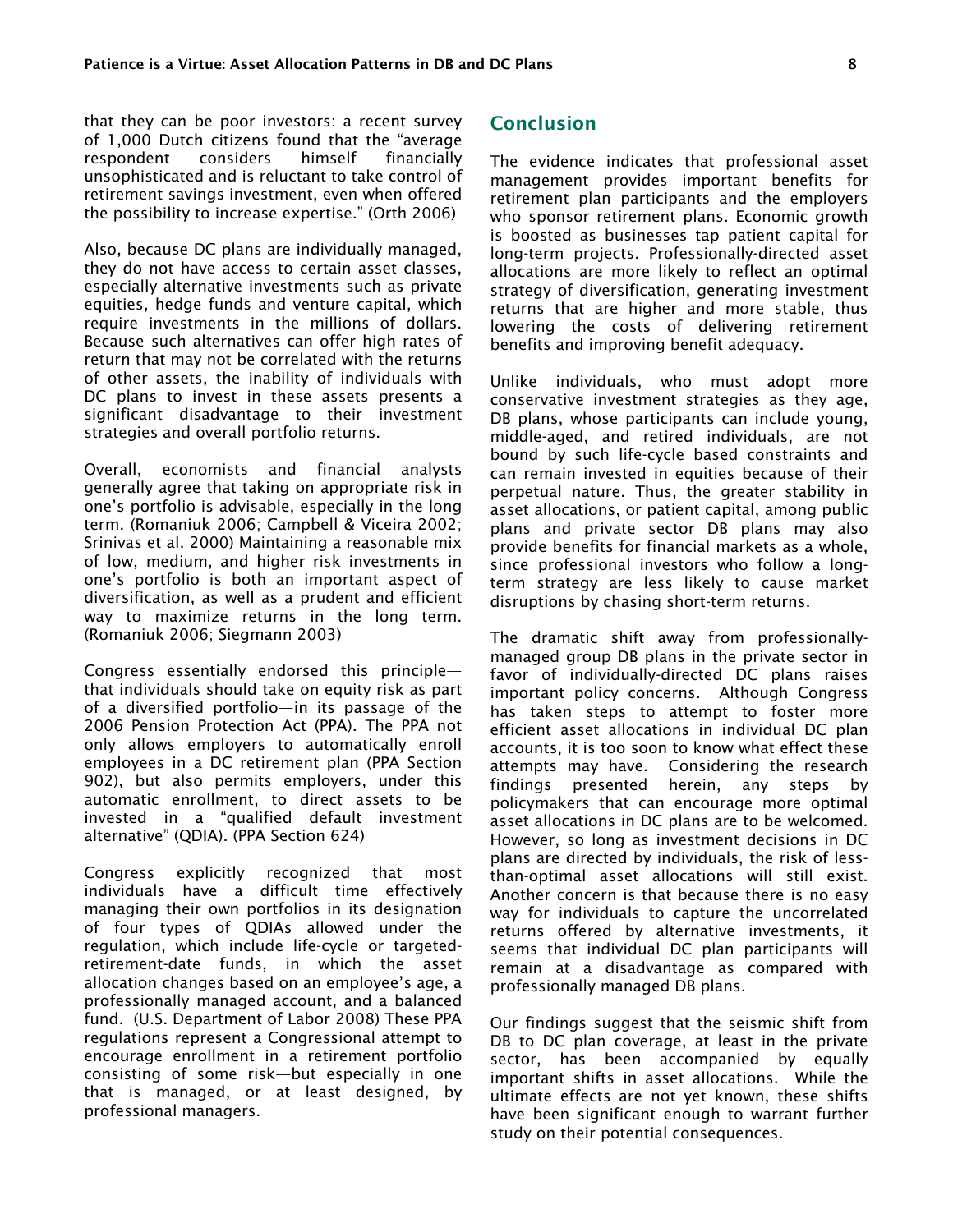#### Appendix

*The Role of Stocks and Bonds in a Diversified Portfolio* 

Perhaps the most important way to diversify one's portfolio is between stocks (mainly corporate equities) and bonds (including treasury debts as well as corporate bonds). Bonds, whose returns tend to be more stable than those of equities, can help to reduce the volatility of investment returns, when they are used as part of a diversified portfolio. Stocks are an important asset class for long-term investors because they offer much higher rates of return over longer time horizons, as compared with bonds.<sup>1</sup> (Siegel & Thaler 1997) Mutual funds, which account for a large share of DC plan assets, may be invested in stocks, bonds, liquid assets, or a combination thereof. Mutual funds are a favored way for individuals to invest, because they allow small investors (or even large ones) a simple way to achieve a broadly diversified portfolio. For example, an investor can purchase shares of a S&P 500 mutual fund, which will mimic the performance of all 500 stocks in the S&P index. In 2007, for instance, 74.2% of mutual fund assets were allocated to common and preferred stocks, 8.4% to long-term U.S. government bonds, 8.8% to corporate bonds, 4.1% to municipal bonds, 4.2% to liquid assets, and 0.2% to other investments. (Investment Company Institute 2008) In this way, even a small investor can get a broad, diversified exposure to hundreds of individual stocks. Allocation of assets to both stocks and bonds, either directly or through mutual funds, then, is the most common way to obtain at least a moderately diversified portfolio.

#### *The Role of Other Investments in a Diversified Portfolio*

The Flow of Funds "other investments" category comprises assets such as unallocated insurance contracts (including guaranteed investment contracts (GICs) and variable annuities) as well as so-called "alternative investments" such as private

 $\overline{a}$ 

equity, hedge funds, real estate, and commodities. Unallocated insurance contracts are contracts with an insurance company under which payments are accumulated in a fund to be used to meet benefit payments, either directly or through the purchase of annuities. Variable annuities are insurance contracts in which the insurer makes periodic payments, either at present or in the future. GICs are contracts under which, once a lump-sum payment is made, the insurer ensures a relatively high interest rate for a set amount of time. Unallocated insurance contracts "were introduced by insurers to attract large pension funds" (Investments & Income 2008), because they are a good hedge against overall market risk in that, similar to bonds, they offer a fixed rate of return; however, the rate of return is usually higher than that of bonds.

#### *The Role of "Alternative Investments" in a Diversified Portfolio*

"Alternative investments" include assets such as such as real estate, commodities, financial derivatives, hedge funds, private equity, and/or venture capital. Real estate and commodities are sometimes referred to as "real" assets, in that these investments are actual physical goods, unlike most financial assets. Commodities which include agricultural goods and other resources such as crude oil, iron ore, and gold and real estate both serve as a hedge against inflationary pressures. (Steil 2008) In the face of inflation, when the value of most financial assets decreases, investment in real estate or commodities can protect the real value of one's portfolio. Real estate specifically is commonly believed to show a "strong record of high-return, low-volatility performance," due to its heterogeneity, which is a means, once again, of diversification. (Logue & Rader 1998)

Other alternatives that are used to diversify portfolios, such as hedge funds, private equities and venture capital, have traditionally held a reputation for being higher risk investments with the potential for high returns. However, such investments are often incorporated into a portfolio, not because of higher expected rates of return, but because they can offer uncorrelated returns that are somewhat insulated from stock market shocks. That is, should the market as a whole see a substantial downturn, these alternatives can be somewhat more shielded from showing a large loss than other equities might be, due to their relative independence. (Seco

<sup>1</sup> The greater rate of return that equities have delivered, what economists call the "equity premium," can only partly be attributed to stocks greater riskiness. Economists have determined the size of the equity premium is too large to be explained by standard economic models, and have labeled this phenomenon the "equity premium puzzle."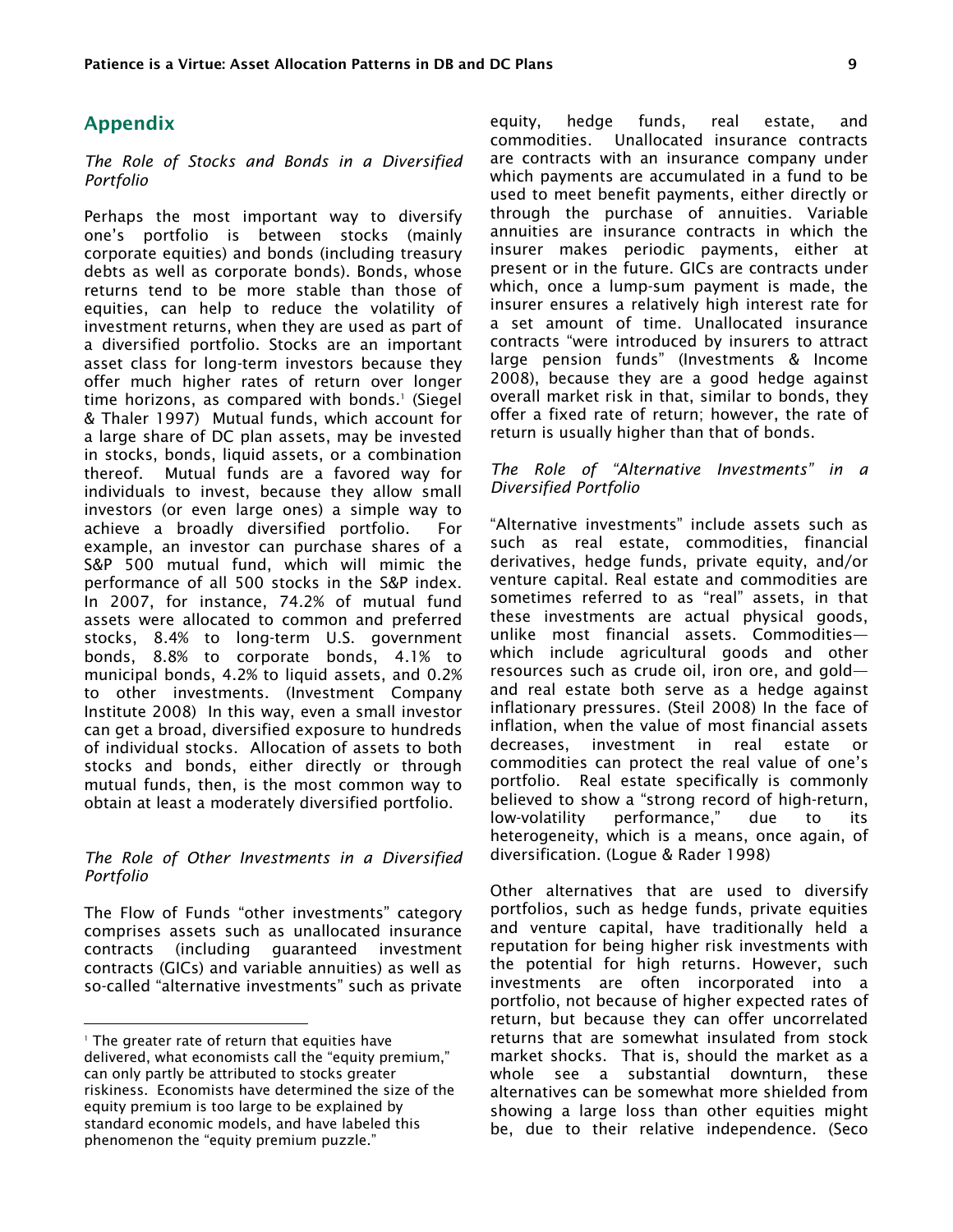2005; Phillips & Surz 2003; Indjic & Partners 2002)

This ability—to show just single digit losses in a market decline, for example, when other equities may show double digit losses—can significantly impact a retirement plan's compounded rate of return over time. Thus, in recent years, some DB plans have allocated a small share of assets to "alternative assets." In 2007, for example, a survey conducted of the 52 largest public pension funds reported that the average allocation to real estate was 5.5% of assets, private equity 5.7% of assets, and hedge funds 1.1% of assets. (NASRA 2007)

In order to successfully invest in these "alternative" assets, investors must have a long time horizon and must have a high degree of sophistication to understand these often-complex investments. These factors can make alternatives a sound investment choice for DB plan investors, which have the benefit of professional investment advisors and staffs, very long-term time horizons, and the need and ability to diversify to reduce risk.

Individual investors in DC plans typically do not have the access or the expertise to invest in these types of assets, which may put them at a disadvantage. Data from Watson Wyatt (2008) show that during 2000-2002 market downturn, DB plans outperformed DC plans, in part, because of their exposure to a broader range of assets, including alternatives. The decision to invest a small proportion of one's portfolio in such alternative investments once again follows modern portfolio theory's central principle of diversification. In other words, when DB investors choose to allocate some assets to alternatives, they are employing a reasonable, long-term investment strategy. (James & Karceski 2002)

## References

Abdelazim, H.Y., & Wahba, K. 2006. An artificial intelligence approach to portfolio selection and management. *International Journal of Financial Services Management, 1(2-3),* 243-254.

Board of Governors, Federal Reserve System. 2007. *Flow of Funds Accounts of the United States*. Washington, DC: BOG.

Campbell, J.Y., & Viceira, L.M. 2002. *Strategic Asset Allocation: Portfolio Choice for Long-term Investors.* New York: Oxford University Press.

Capon, N., Fitzsimons, G.J., & Prince, R.A. 1996. An individual level analysis of the mutual fund investment decision. *Journal of Financial Services Research, 10(1),* 59-82.

Elton, E.J., & Gruber, M.J. 1997. Modern portfolio theory, 1950 to date. *Journal of Banking & Finance 21,* 1743-1759.

Flynn, C., & Lum, H. 2007. *DC Plans Underperformed DB Funds*. Toronto, ON: CEM Benchmarking, Inc.

Holden, S. & VanDerhei, J. 2001a. *401(k) Plan Asset Allocation, Account Balances, and Loan Activity in 2000.* EBRI Issue Brief 239. Washington: Employee Benefit Research Institute.

Indjic, D. & Partners, F. 2002. Strategic asset allocation with portfolios of hedge funds. *Alternative Investment Management Association Journal*, *December 2002,* 29-33.

Investment Company Institute. 2008. *2008 Investment Company Factbook, 48th Edition.*  Washington, DC: Investment Company Institute.

Investments & Income. 2008. *U.S. Pension System.* Investments & Income.

James, C.M., & Karceski, J.J. 2002. *Captured Money? Differences in the Performance Characteristics of Retail and Institutional Mutual Funds.* Working Paper. Gainesville, FL: University of Florida.

Keim, D.B. 2003. *The Cost of Trend Chasing and the Illusion of Momentum Profits*. Philadelphia, PA: The Rodney L. White Center for Financial Research, University of Pennsylvania.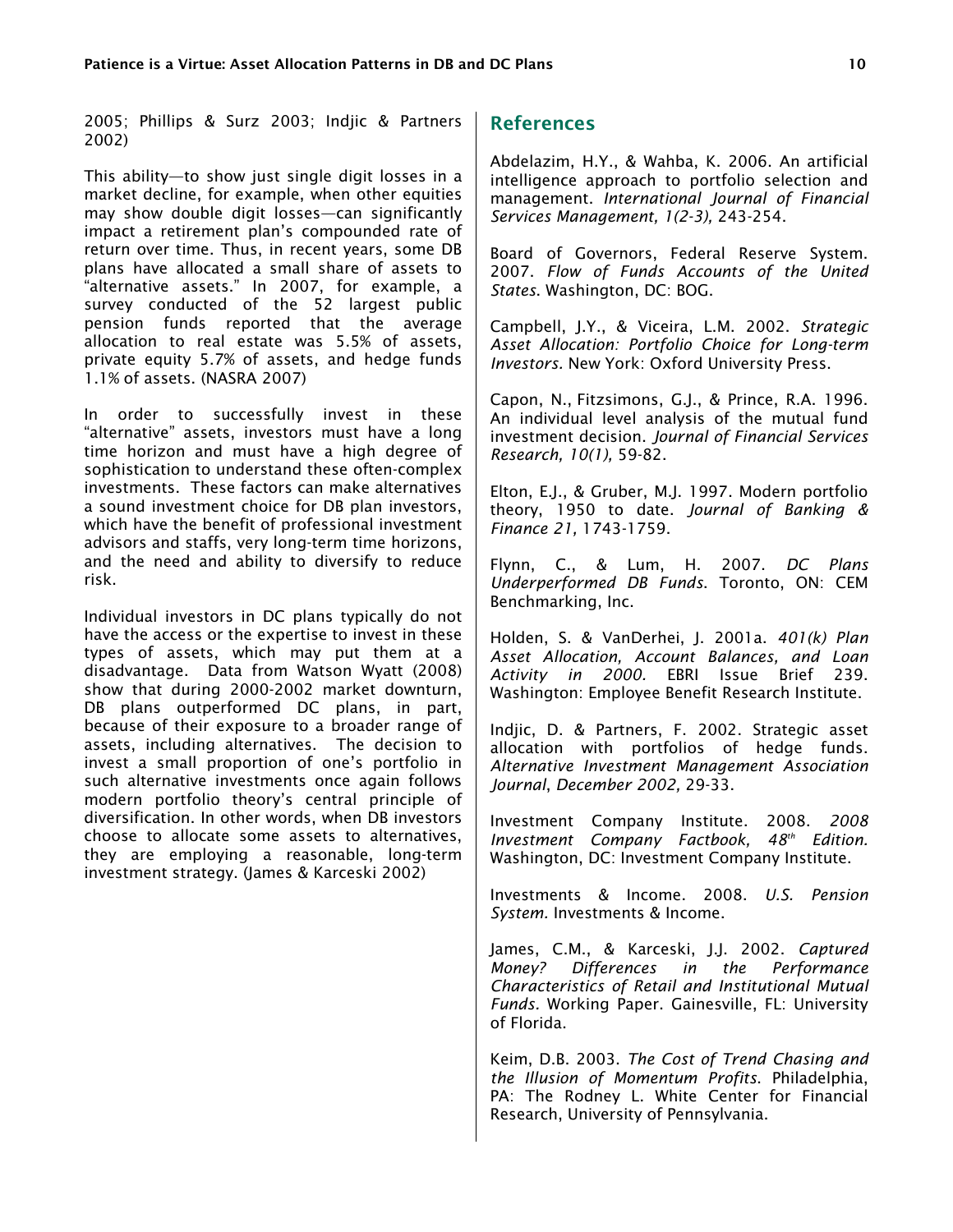Logue, D.E., & Rader, J.S. 1998. *Managing Pension Plans: A Comprehensive Guide to Improving Plan Performance.* Boston: Harvard Business School Press.

Markowitz, H. 1952. Portfolio selection. *Journal of Finance, 7(1),* 77-91.

Mitchell, O.S., McCarthy, D., Wisniewski, S.C & Zorn, P. 2001. Developments in state and local pension plans. In: Mitchell, O.S., and Hustead, E.C., eds. *Pensions in the Public Sector.*  Philadelphia: University of Pennsylvania Press.

Munnell, A.H., & Sunden, A.E. 2004. *Coming Up Short: The Challenge of 401(k) Plans.*  Washington, DC: Brookings Institution Press.

Munnell, A.H., Haverstick, K., & Soto, M. 2007. *Why Have Defined Benefit Plans Survived in the Public Sector?* SLP Number 2. Boston: Center for Retirement Research at Boston College.

National Association of State Retirement Administrators. 2007. *NASRA/NCTR Asset Allocation Survey.* December 12, 2007.

National Center for Employee Ownership. 2008. *A Statistical Profile of Employee Ownership.*  Oakland, CA: National Center for Employee Ownership.

Orth, B. 2006. Managing longevity risk in U.S. retirement plans through mandatory annuitization. *North American Actuarial Journal,*  1-16.

Pension Protection Act of 2006, Pub. L. no. 109- 280, 780 Stat 120 (2006).

Phillips, K.S., & Surz, R.J. 2003. *Hedge Funds: Definitive Strategies and Techniques*. New York: John Wiley & Sons.

Profit Sharing/ 401(k) Council of America. 2001. *Automatic Enrollment 2001: A Study of Automatic Enrollment Practices in 401(k) Plans*. Chicago: Profit Sharing/ 401(k) Council of America.

Quirk, K. 2008. Hedge funds: An institutional perspective. Presented at the AIMSE/P&I Hedge Fund Conference, New York, February 27, 2008.

Romaniuk, K. 2006. The optimal asset allocation of the main types of pension funds: A unified framework. *The Geneva Risk and Insurance Review 32,* 113–128.

Seco, L.A. 2005. Hedge funds: Truths and myths. *Revista de Economía Financiera, 6,* 82-114.

Siegel, Jeremy J. & Richard H. Thaler. 1997. "Anomalies: The Equity Premium Puzzle." *Journal of Economic Perspectives, 11(1)*, 191-200.

Siegmann, A.H. 2003. Optimal investment policies for defined benefit pension funds. *Journal of Pension Economics and Finance, 6(1),* 1-20.

Srinivas, P.S., Whitehouse, E., & Yermo, J. 2000. *Regulating Private Pension Funds' Structure, Performance and Investments: Cross-country Evidence.* Washington, DC: Social Protection Unit, Human Development Network, The World Bank.

Steil, B. 2008. *Financial Speculation in Commodity Markets*. Statement before the Committee on Homeland Security and Governmental Affairs, United States Senate. May 20, 2008.

Teulings, C.N., & de Vries, C.G. 2006. Generational accounting, solidarity, and pension losses. *De Economist, 154(1),* 63-83.

U.S. Census Bureau. 2007. *State and Local Government Employee-Retirement Systems*. Washington, DC: U.S. Census Bureau, Government Division.

U.S. Department of Labor, Employee Benefits Security Administration. 2008*. Fact Sheet: Regulation Relating to Qualified Default Investment Alternatives in Participant-Directed Individual Account Plans*. Washington, DC: U.S. Department of Labor.

van Rooij, M.C.J., Kool, C.J. M., & Prast, H.M. 2007. Risk-return preferences in the pension domain: Are people able to choose? *Journal of Public Economics, 91(3-4),* 701-22.

Wallace, A.C. 1983. A horse race for high states at teachers' pension fund. *The New York Times,* February 27, 1983.

Watson Wyatt. 2008. Defined benefit vs. 401(k) plans: Investment returns for 2003-2006. *Watson Wyatt Insider, 18(5)*.